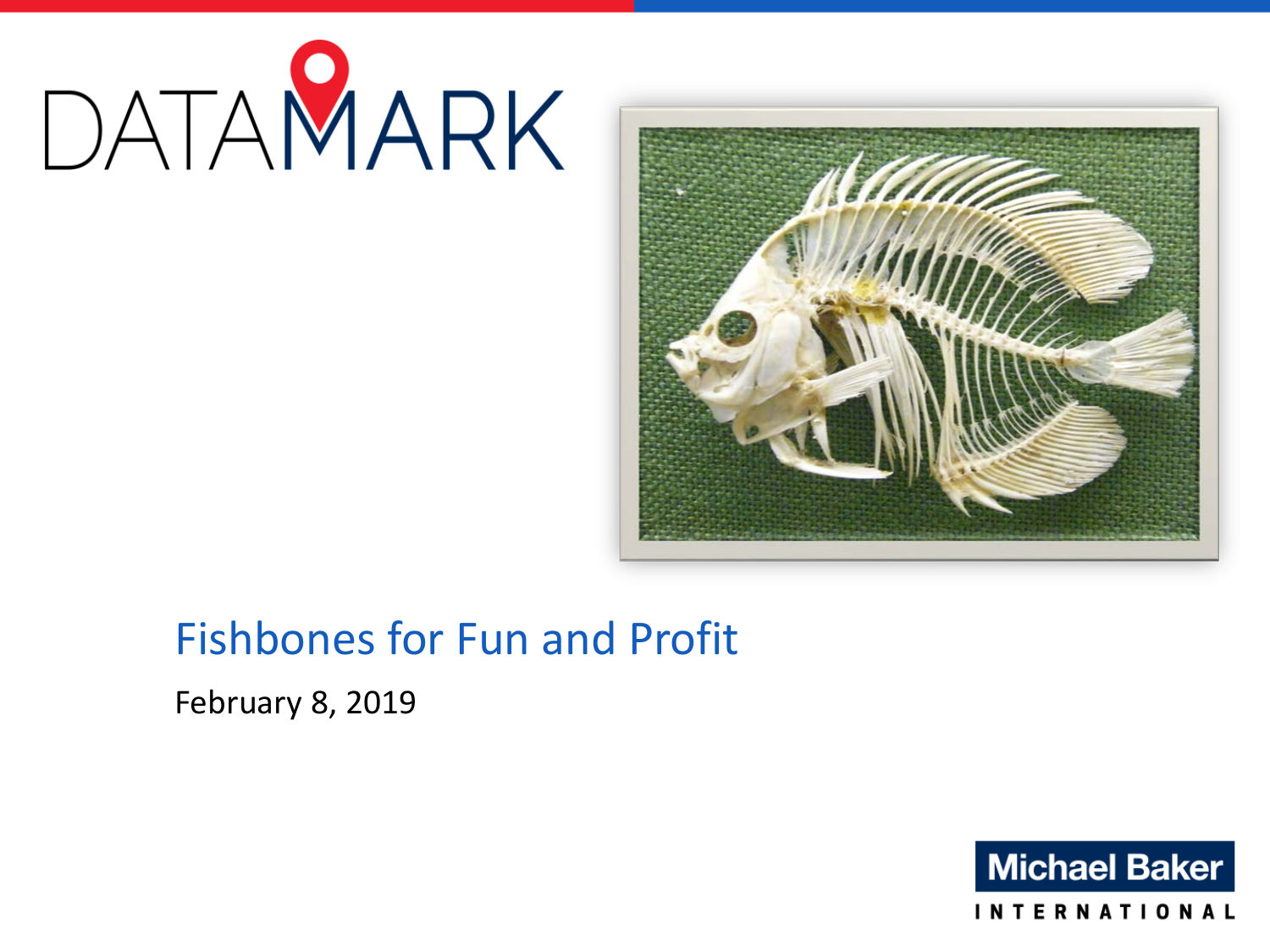## What?

• Analysis technique for validating address and road GIS data

# Why?

• Preparation for NG9-1-1 and other enterprise applications

## How?

• Illustrate where address points *geocode* in comparison to where they are *located*

DATAMARK



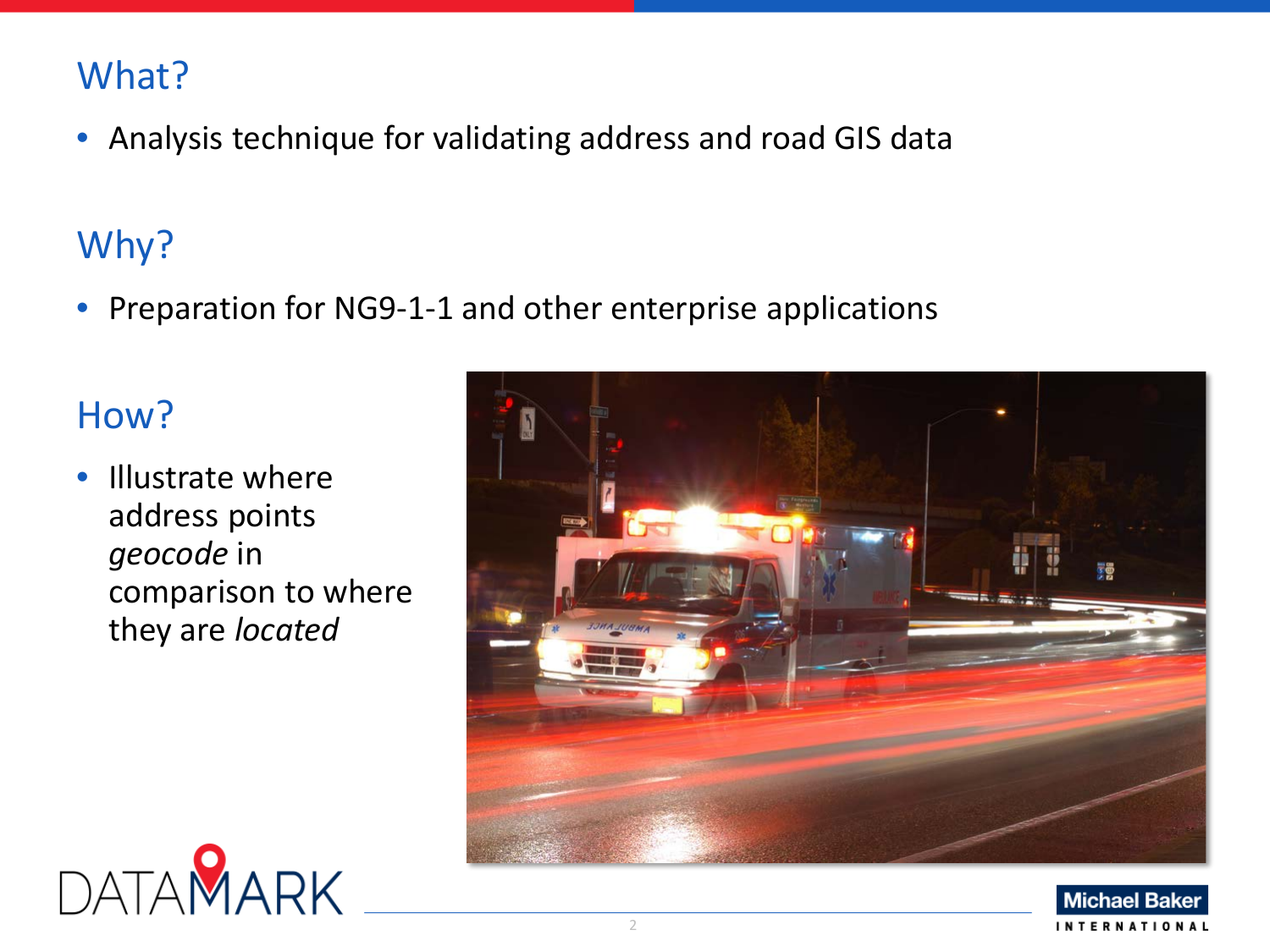## Public Safety GIS Highlights







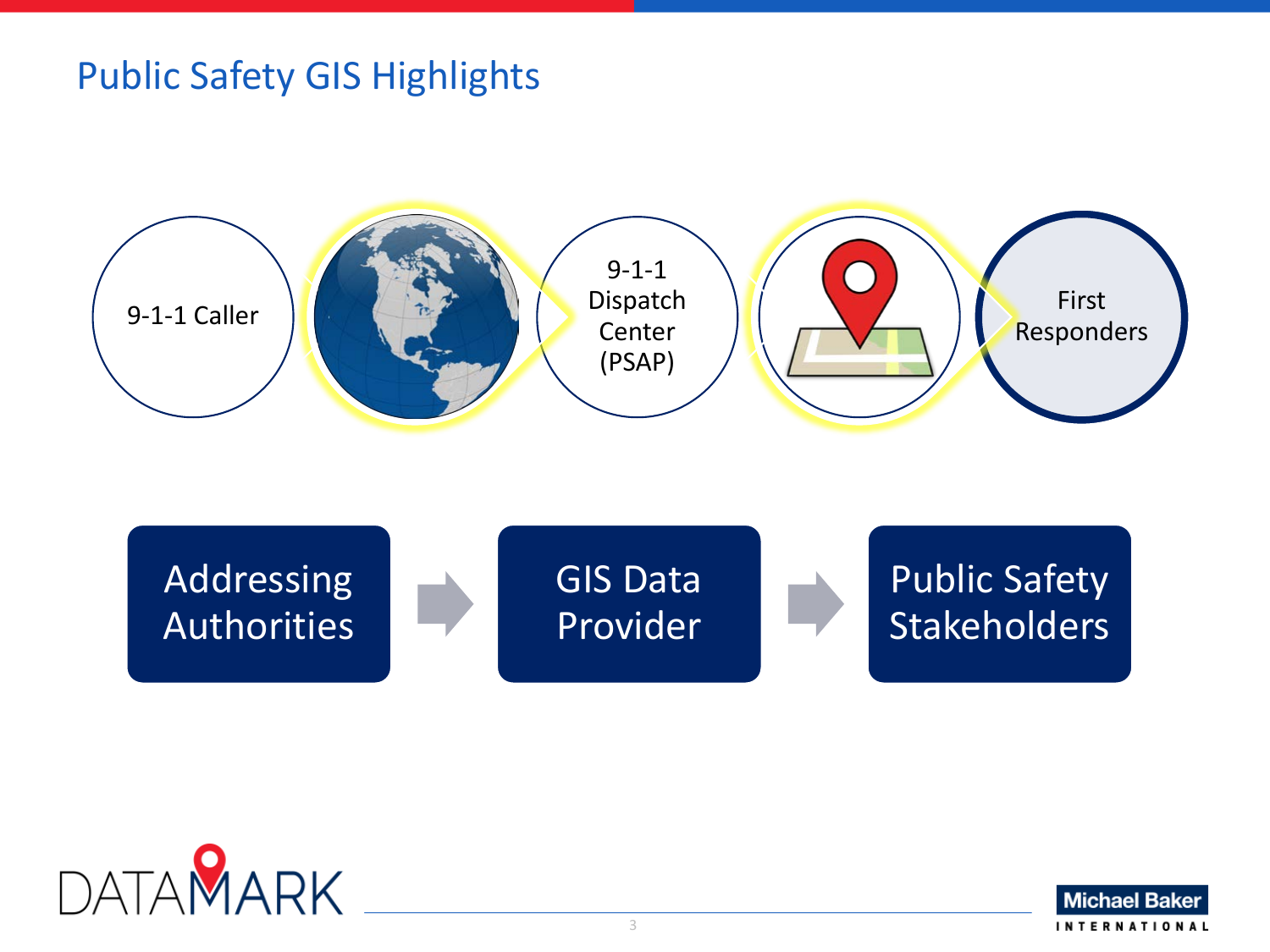## Inputs

- 1. Point layer of site address points
	- Address attributes
	- Unique ID
	- X,Y fields

| <b>RECORD</b>        | <b>STREET</b>                 | ST NSFX       | ST PFX        | <b>ST NAME</b>    | ST TYPE     | ST SFX        | <b>UNIT</b>   | <b>UNITNUM</b> | <b>CITY</b>      | <b>ZIP</b>          | <b>UNIO</b>           | <b>UID</b>    | TAX_ID        |
|----------------------|-------------------------------|---------------|---------------|-------------------|-------------|---------------|---------------|----------------|------------------|---------------------|-----------------------|---------------|---------------|
|                      | 0 512 COLLEGE ST              |               |               | <b>COLLEGE</b>    | ST          |               |               | ≺Null≻         | PHILOMATH        |                     | 97370 410035745010453 | <null></null> |               |
|                      | 0 4851 DUMBECK AVE NW         |               | <b>NW</b>     | <b>DUMBECK</b>    | <b>AVE</b>  |               |               | <null></null>  | <b>ALBANY</b>    |                     | 97321 410030000010452 | <null></null> |               |
| ≺Null>               | 3095 EAGLE VIEW DR NW         | <null></null> | <b>NW</b>     | <b>EAGLE VIEW</b> | DR          | ≺Nu∥≻         | <null></null> | ≺Null≻         | <b>ALBANY</b>    | 97321 <null></null> |                       | <null></null> | <null></null> |
|                      | 0 7256 NW GRANDVIEW DR        |               | <b>NW</b>     | <b>GRANDVIEW</b>  | <b>DR</b>   |               |               | ≺Nu∥≻          | <b>CORVALLIS</b> |                     | 97330 410030000003202 | <null></null> |               |
|                      | 0 4730 SW 53RD ST             |               |               | 53RD              | ST          |               |               | ≺Nu∥≻          | <b>CORVALLIS</b> |                     | 97333 410030000007345 | <null></null> |               |
| ≺Null≻               | <b>5950 SW PHILOMATH BLVD</b> | <null></null> | <b>SW</b>     | PHILOMATH         | <b>BLVD</b> | <null></null> | <null></null> | <null></null>  | <b>CORVALLIS</b> |                     | 97333 410030000010456 | <null></null> | <null></null> |
| <null></null>        | 24169 HENDERSON RD            | <null></null> | <null></null> | <b>HENDERSON</b>  | <b>RD</b>   | <null></null> | ≺Null≻        | ≺Null≻         | <b>CORVALLIS</b> | 97333 <null></null> |                       | <null></null> | <null></null> |
| <null></null>        | 1384 N 8TH ST                 | ≺Nu∥≻         | ≺Nu∥≻         | 8TH               | ST          | ≺Nu⊪≻         | <null></null> | <null></null>  | <b>MONROE</b>    |                     | 97456 410034960014377 | <null></null> | <null></null> |
| ≺Null>               | 378 N 8TH ST                  | ≺Null≻        | <null></null> | 8TH               | ST          | ≺Null>        | ≺Null≻        | ≺Null≻         | <b>MONROE</b>    |                     | 97456 410034960014378 | <null></null> | <null></null> |
| <b><null></null></b> | 366 N 8TH ST                  | <null></null> | <null></null> | 8TH               | ST          | ≺Nu⊪≻         | ≺Nu⊪≻         | <null></null>  | <b>MONROE</b>    |                     | 97456 410034960014379 | <null></null> | <null></null> |
| ≺Null≻               | 121 N 12TH STREET             | <null></null> |               | 12TH              | ST          | ≺Nu⊪≻         | <null></null> | <null></null>  | <b>PHILOMATH</b> |                     | 97370 410035745014381 | <nu⊪></nu⊪>   | <null></null> |

- 2. Line layer of road centerlines
	- Road attributes



| From-Address Left         | 100 |
|---------------------------|-----|
| <b>From-Address Right</b> | 101 |
| <b>To-Address Left</b>    | 198 |
| <b>To-Address Right</b>   | 199 |

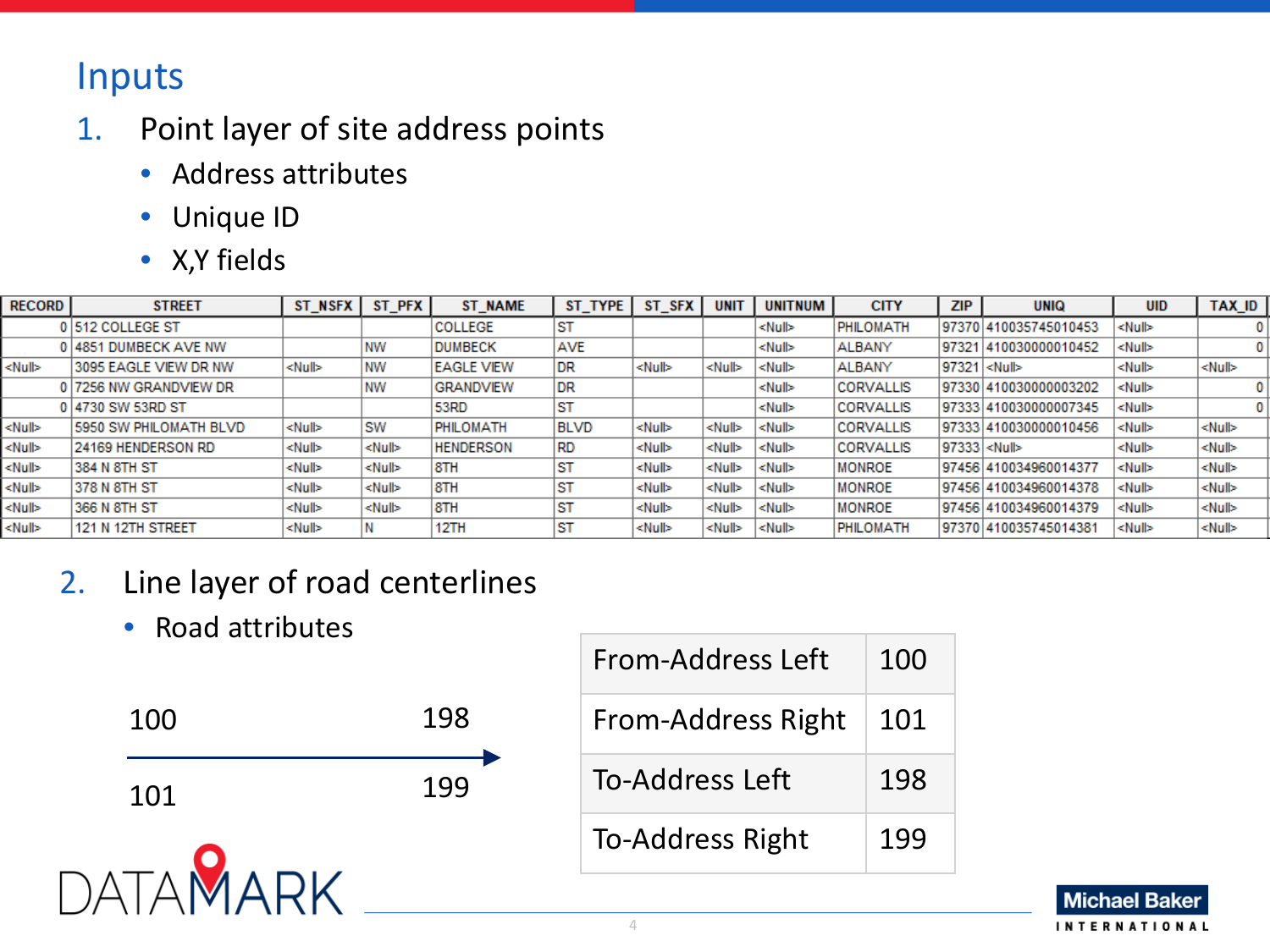## Inputs (continued)

#### 3. Address Locator

**DATAMARK** 



| Create Address Locator                                                                    |    |                 |               | □                    |   | × |
|-------------------------------------------------------------------------------------------|----|-----------------|---------------|----------------------|---|---|
| Address Locator Style                                                                     |    |                 |               |                      |   |   |
| US Address - Dual Ranges                                                                  |    |                 |               |                      | Ë |   |
| Reference Data                                                                            |    |                 |               |                      |   |   |
|                                                                                           |    |                 |               | ᅬ                    |   |   |
| Reference Data                                                                            |    |                 | Role          |                      | ╈ |   |
| Street Centerline                                                                         |    |                 | Primary Table |                      |   |   |
|                                                                                           |    |                 |               |                      | × |   |
|                                                                                           |    |                 |               |                      | ↑ |   |
|                                                                                           |    |                 |               |                      |   |   |
|                                                                                           |    |                 |               |                      |   |   |
|                                                                                           |    |                 |               |                      |   |   |
|                                                                                           |    |                 |               |                      |   |   |
| $\overline{\phantom{a}}$                                                                  |    |                 |               | Y.                   |   |   |
| Field Map                                                                                 |    |                 |               |                      |   |   |
| <b>Field Name</b>                                                                         |    | Alias Name      |               |                      |   |   |
| *From Left                                                                                |    | <b>FRADDL</b>   |               |                      |   |   |
| *To Left                                                                                  |    | <b>TOADDL</b>   |               |                      |   |   |
| *From Right                                                                               |    | <b>FRADDR</b>   |               |                      |   |   |
| *To Right                                                                                 |    | <b>TOADDR</b>   |               |                      |   |   |
| Left Parity                                                                               |    | $<$ None $>$    |               |                      |   |   |
| <b>Right Parity</b>                                                                       |    | $<$ None $>$    |               |                      |   |   |
| <b>Full Street Name</b>                                                                   |    | <b>FULLNAME</b> |               |                      |   |   |
| <b>Prefix Direction</b>                                                                   |    | <b>FEDIRP</b>   |               |                      |   |   |
| Prefix Type                                                                               |    | $<$ None $>$    |               |                      |   |   |
| *Street Name                                                                              |    | <b>FENAME</b>   |               |                      |   |   |
| Suffix Type                                                                               |    | <b>FETYPE</b>   |               |                      |   |   |
| ⋖                                                                                         |    |                 |               | X                    |   |   |
| Output Address Locator                                                                    |    |                 |               |                      |   |   |
| C:\Users\EADIE.KALTENBACHER\OneDrive - Michael Baker International\Presentations\2019-02- |    |                 |               |                      |   |   |
| Configuration Keyword (optional)                                                          |    |                 |               |                      |   |   |
|                                                                                           |    |                 |               |                      |   |   |
| Enable suggestions (optional)                                                             |    |                 |               |                      |   |   |
|                                                                                           |    |                 |               |                      |   |   |
|                                                                                           |    |                 |               |                      |   |   |
|                                                                                           |    |                 |               |                      |   |   |
|                                                                                           |    |                 |               |                      |   |   |
|                                                                                           |    |                 |               |                      |   |   |
|                                                                                           | OK | Cancel          | Environments  | Show Help >>         |   |   |
|                                                                                           |    |                 |               |                      |   |   |
|                                                                                           |    |                 |               | <b>Michael Raker</b> |   |   |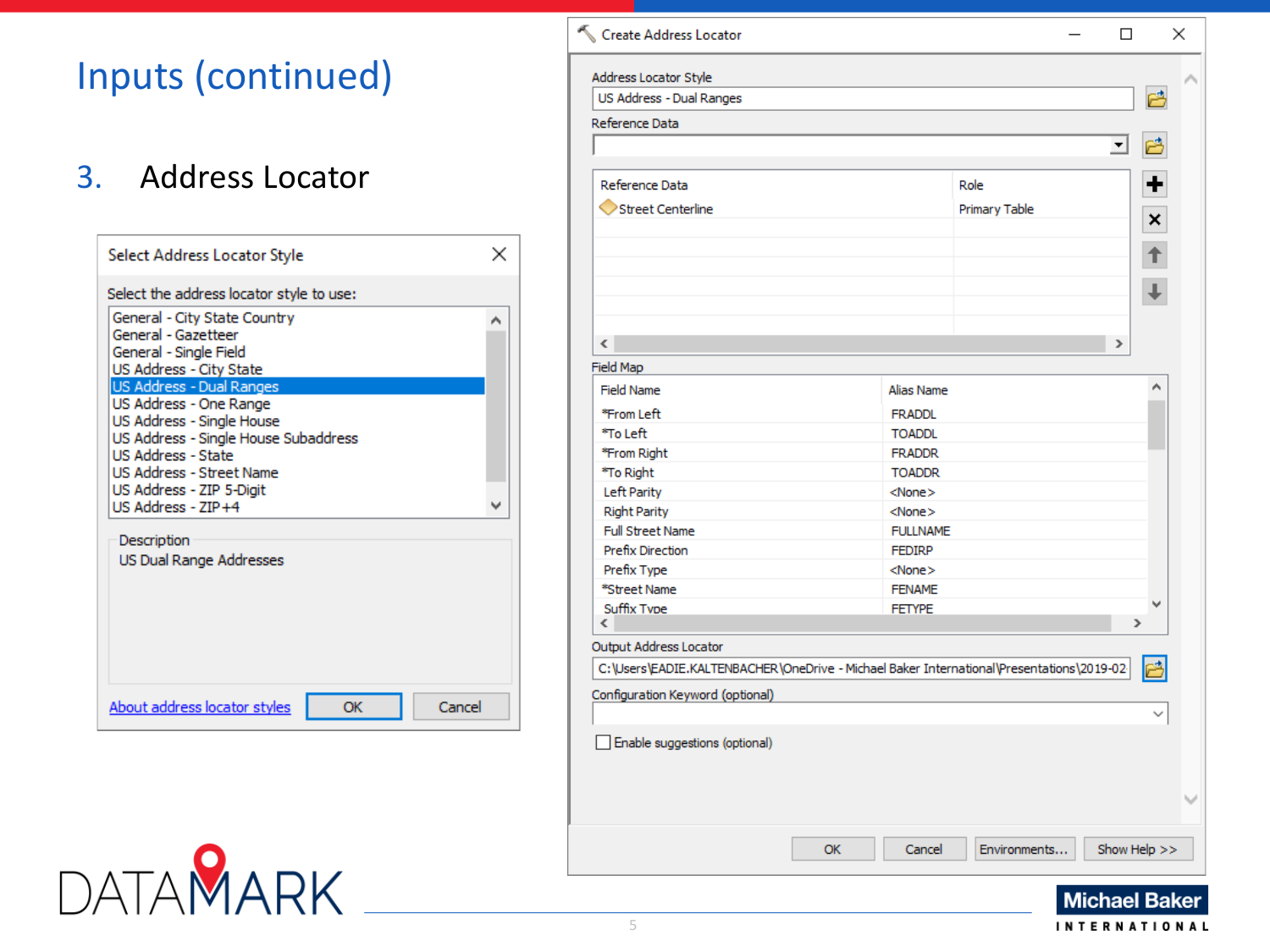## Process

- 1. Export site address layer to table
- 2. Geocode table using Locator created in previous step
	- Add X,Y fields
- 3. Join geocoded table to site address layer based on Unique ID
	- Export table
- 4. Run XY To Line tool on this table
	- Draw lines from site address points to geocoded address points based on 2 sets of X,Y fields

| XY To Line                                   | п            | ×            |
|----------------------------------------------|--------------|--------------|
| <b>O</b> Input Table                         |              |              |
|                                              | 回日           |              |
| O Output Feature Class                       |              | 鸤            |
| Start X Field                                |              |              |
|                                              |              | $\checkmark$ |
| Start Y Field                                |              |              |
| <b>C</b> End X Field                         |              |              |
| <b>C</b> End Y Field                         |              | $\checkmark$ |
|                                              |              |              |
| Line Type (optional)<br><b>GEODESIC</b>      |              |              |
| ID (optional)                                |              |              |
|                                              |              |              |
| Spatial Reference (optional)<br>GCS_WGS_1984 |              | 噜            |
|                                              |              |              |
|                                              |              |              |
|                                              |              |              |
|                                              |              |              |
| Cancel<br>Environments<br>OK                 | Show Help >> |              |



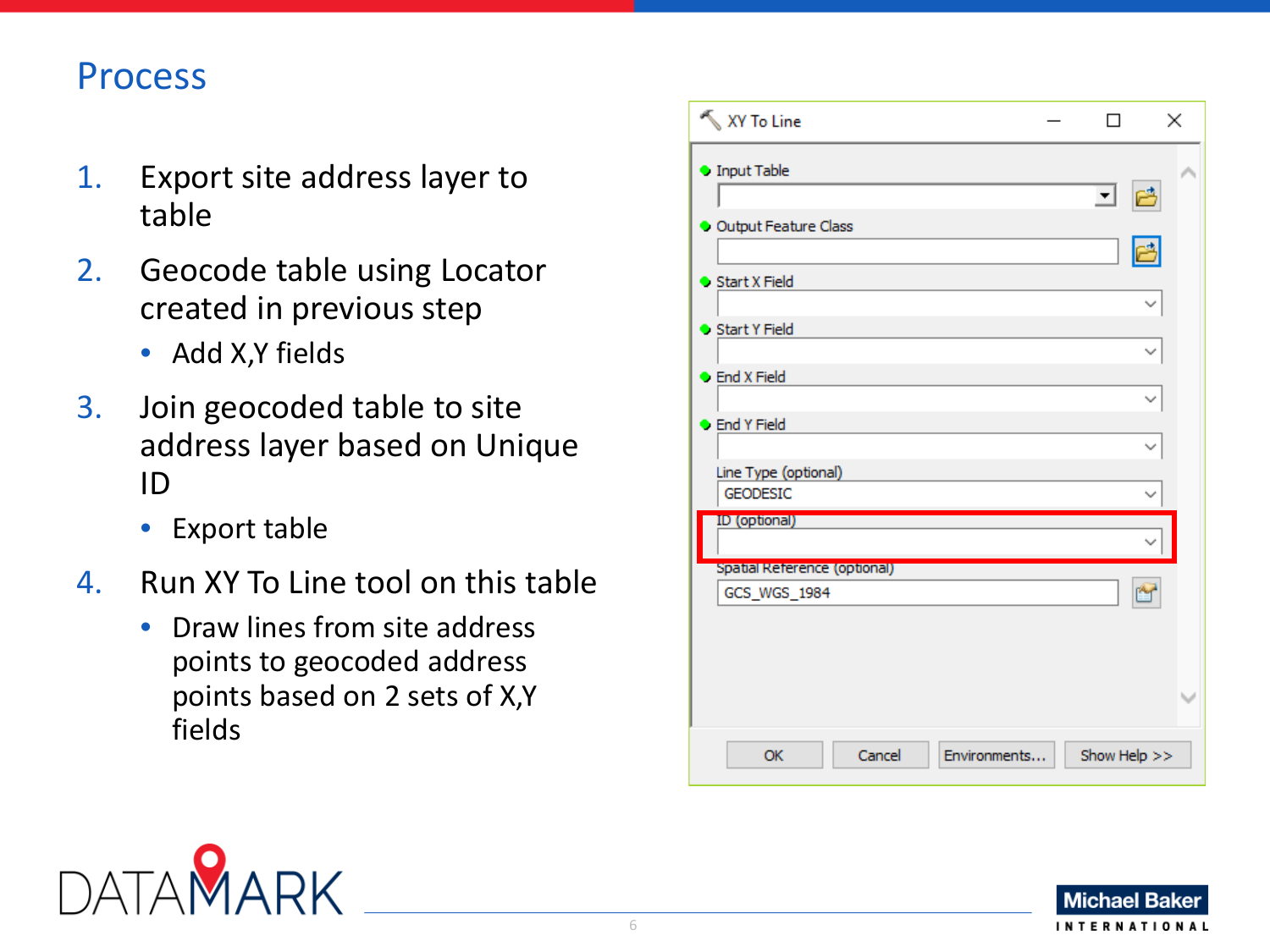### Output: Fishbones

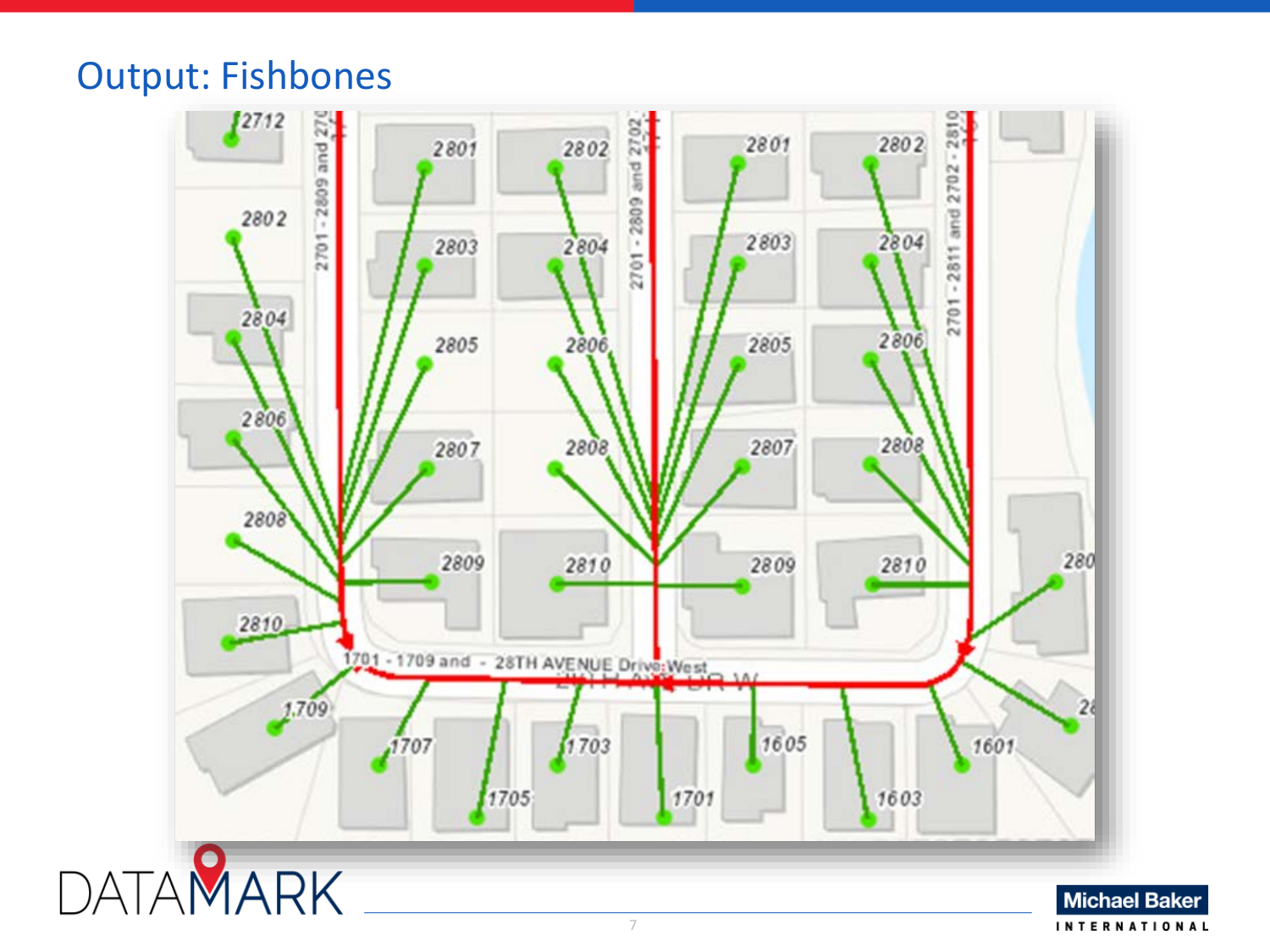Reading the Bones: Odd/even issue between roads and addresses





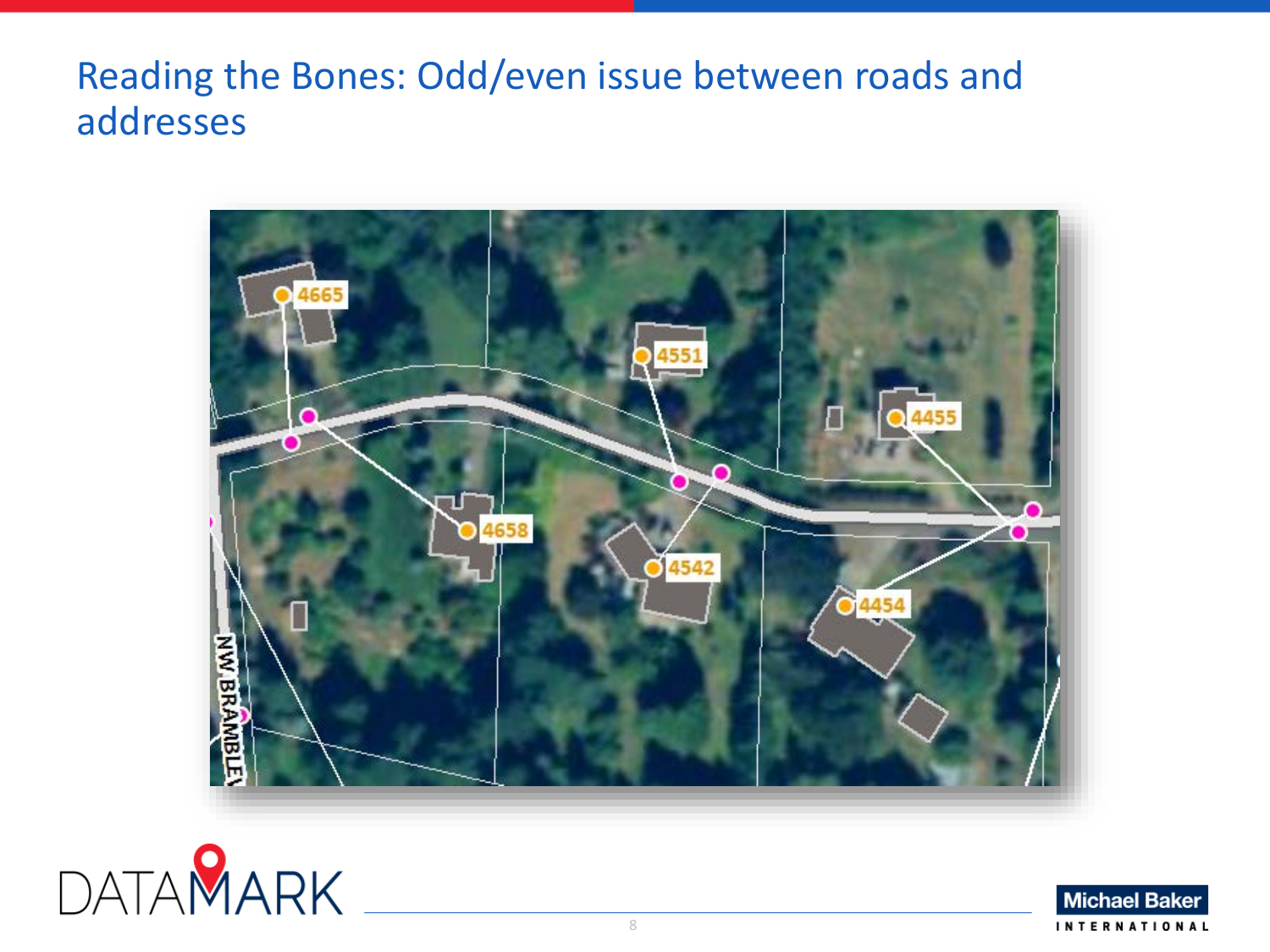## Reading the Bones: Road range is flipped





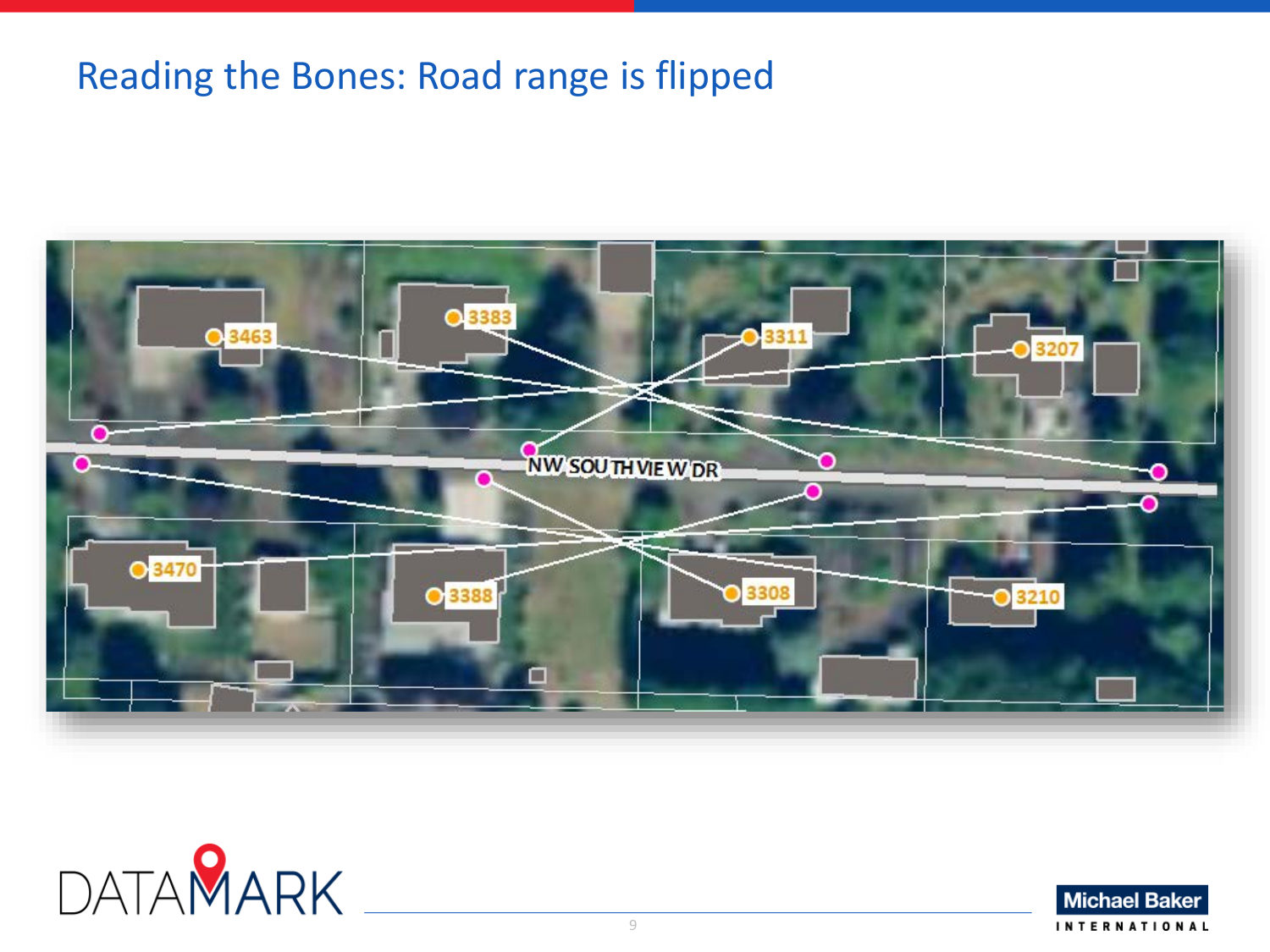## Reading the bones: Addresses don't geocode to the correct road segment





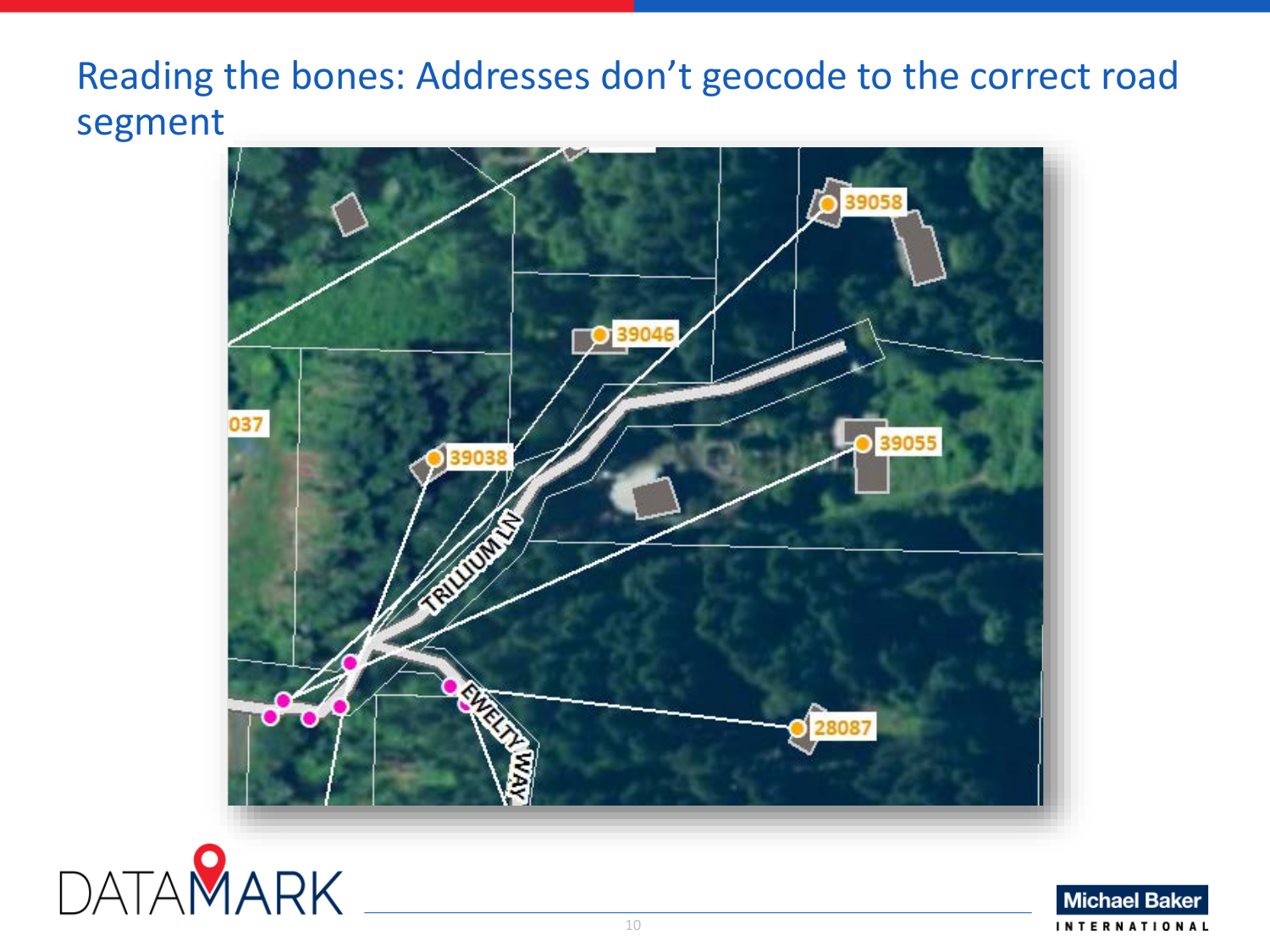## Reading the bones: ??